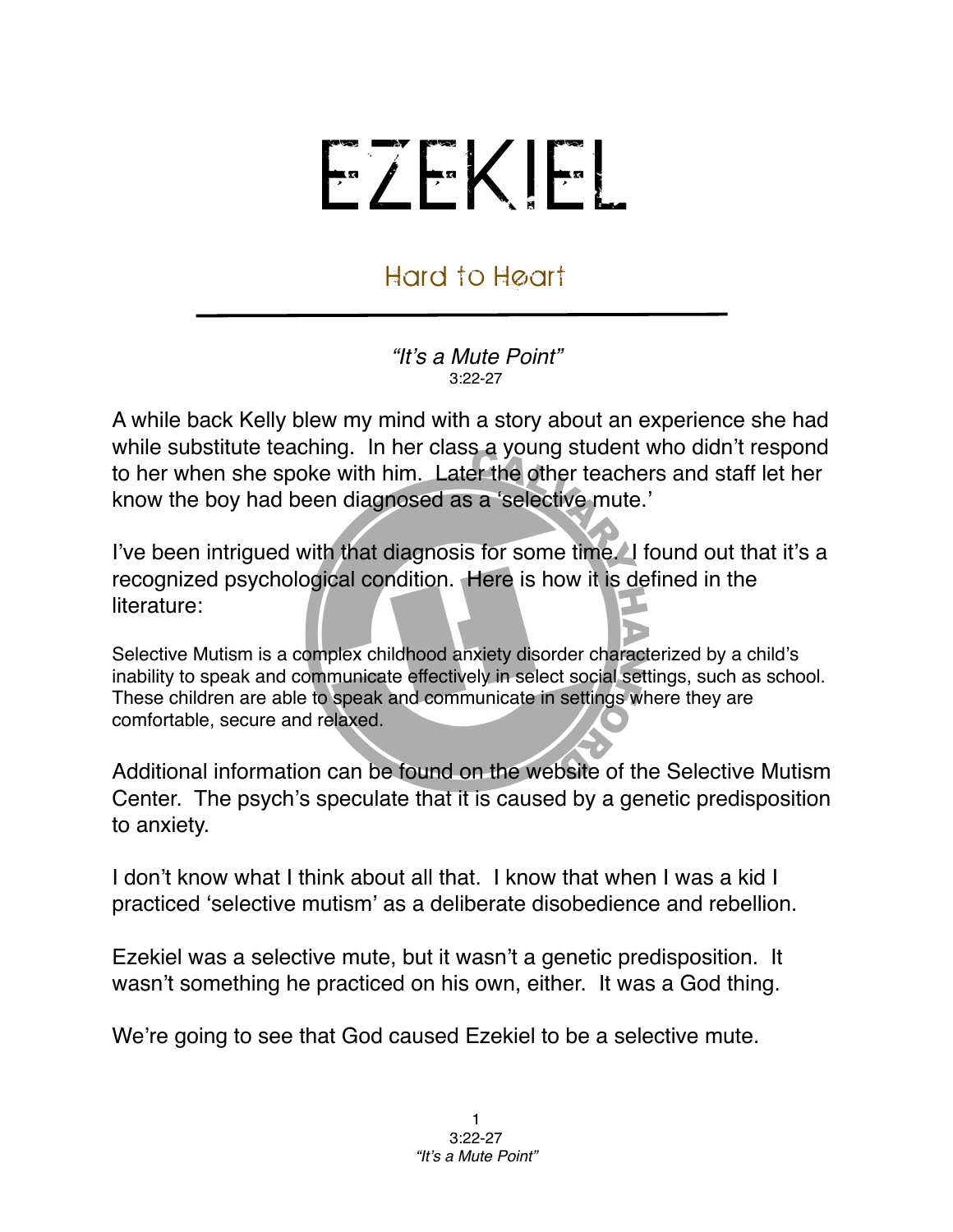Ezekiel 3:22 Then the hand of the Lord was upon me there, and He said to me, "Arise, go out into the plain, and there I shall talk with you."

Ezekiel had been supernaturally transported to Tel Abib. He'd been sitting there astonished. God broke the silence and gave him an address to a meeting place.

God is omnipresent. The prefix ʻomni' derives from a Latin word meaning *all*. Omnipresence, used of God, means He is everywhere present. Psalm 139 gets as close as it can to our being able to fully comprehend God's omnipresence.

Psalms 139:7 Where can I go from Your Spirit? Or where can I flee from Your presence?

Psalms 139:8 If I ascend into heaven, You are there; If I make my bed in hell, behold, You are there.

Psalms 139:9 If I take the wings of the morning, And dwell in the uttermost parts of the sea,

Psalms 139:10 Even there Your hand shall lead me, And Your right hand shall hold me. Psalms 139:11 If I say, "Surely the darkness shall fall on me," Even the night shall be light about me;

Psalms 139:12 Indeed, the darkness shall not hide from You, But the night shines as the day; The darkness and the light are both alike to You.

Jesus said of Himself, "I am with you always" (Matthew 28:20). Recognizing that Jesus has a human body as well as a divine nature we understand that in His humanity He is localized in Heaven but in His deity He is omnipresent.

The Holy Spirit, too, is described as omnipresent.

Notwithstanding God's omnipresence, He asked Ezekiel to meet Him out in the plain. It was there that He said "I shall talk with you."

Notwithstanding God's omnipresence, He asks each of us to meet Him in certain locations. The two that come to mind are my devotions and my church.

A simple definition of ʻdevotions' would be *a specific time and place where I can devote myself to my relationship with Jesus*. It's going to involve the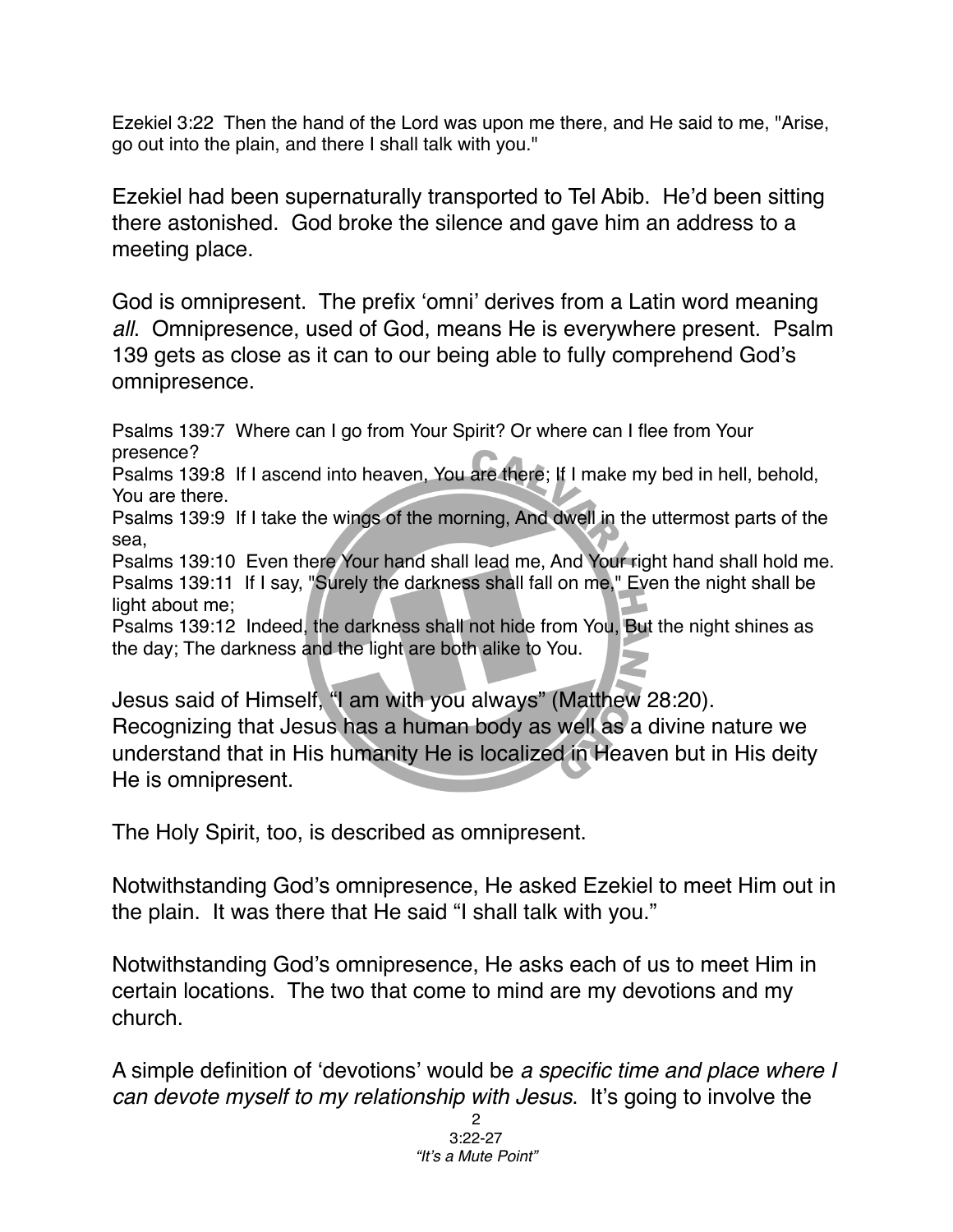Bible and prayer. Beyond that there is a lot of latitude. But I have an innate sense, as a Christian, that I need to get alone with God. Even though He is omnipresent, I have to ʻgo' and meet with Him.

I think of church services that way, too. I think God is saying, "Go to church, and there I shall talk with you."

When I first got saved I had the distinct feeling God was speaking directly to me through the teaching of His Word. I knew His omnipresence, and had the Spirit indwelling me. But I knew He was inviting me to meet Him at church.

Let's stay excited about both devotions and church.

Ezekiel 3:23 So I arose and went out into the plain, and behold, the glory of the Lord stood there, like the glory which I saw by the River Chebar; and I fell on my face.

The Lord, Who was clearly at Tel Abib talking with Ezekiel, nevertheless gave His prophet a spectacular experience out in the plain. Ezekiel compared it to his first vision "by the River Chebar."

It was "like" his first vision but different. God wants to give us fresh vision. Normally when we talk about "vision" we mean a new project of ministry. That might be the result but it isn't the main thing. Ezekiel got a vision of "the glory" of God.

We need a fresh vision of the glory of God. Only then can we go forward and either continue our work with renewed anointing or launch out into new Spirit-empowered ministries.

The prophet "fell on his face." He went prostrate before the Lord. He was using his body to represent his surrender and submission to God.

Please note that he was alone. I sometimes wonder how many of the people who are so, for lack of a better term, interruptive of a church service *actually act that way in private?* Maybe they do. I'm just saying that public worship is not the same as private worship.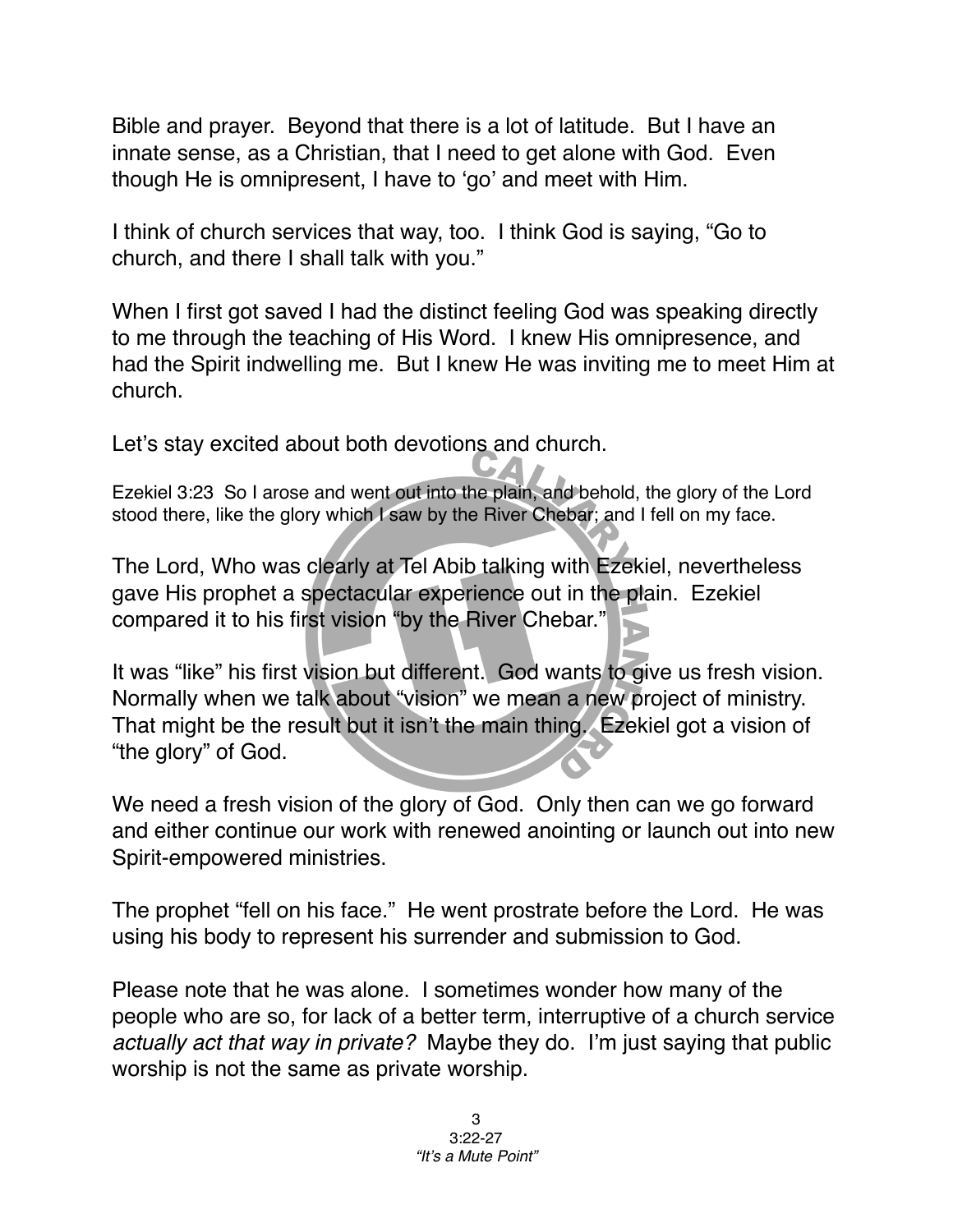We'll see in First Corinthians twelve, thirteen, and fourteen that there are very definite guidelines for public worship. They are for the good of all the saints and for the giving of all the glory to God.

Ezekiel 3:24 Then the Spirit entered me and set me on my feet, and spoke with me and said to me: "Go, shut yourself inside your house.

I'd have to say that Ezekiel was indwelt by the Holy Spirit. Now we believe that the permanent indwelling of the Holy Spirit was not the normal experience of the Old Testament saints. He would come upon them; He would fill them. But He didn't permanently indwell them.

After Jesus rose from the dead He breathed on His disciples and they were indwelt, permanently indwelt, by the Holy Spirit. If you are a Christian the Holy Spirit doesn't ever leave you. Your body remains His earthly temple.

Notice that Ezekiel had fallen prostrate and that the Holy Spirit "set [him] on his feet." It was a reversal of being slain by the Spirit! He was set up onto his feet by Him.

That is something I'd like to see in a worship service. Lay down and let the Holy Spirit set you up without any physical effort on your part.

God told Ezekiel, "Go, shut yourself inside your house." All I can say is, So it begins. You'll see what I mean starting right now.

Ezekiel 3:25 And you, O son of man, surely they will put ropes on you and bind you with them, so that you cannot go out among them.

This does *not* mean that Ezekiel's detractors or enemies were going to tie him up. No, this was an instruction to him to have his own family and friends "put ropes on [him] and bind [him] with them, so that [he could] not go out" of his house.

So begins Ezekiel's drama ministry in which he acts out God's messages. He was "bound" to symbolize that he was the Lord's prisoner in his own house. The Israelites would be captives, prisoners, in Babylon for an extended period of time. They would be "bound," as it were, in their own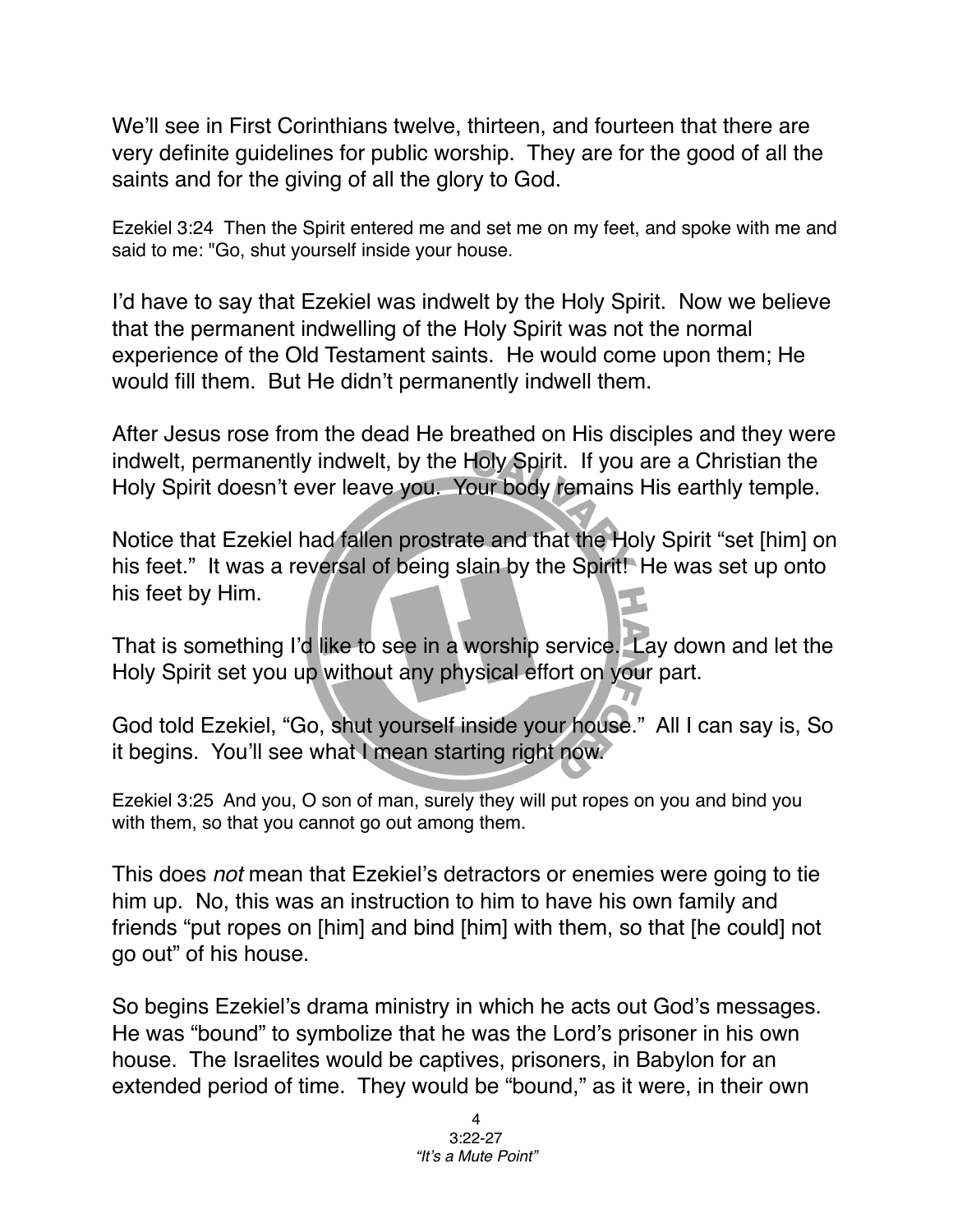houses. They would be allowed to settle into communities and live among one another but they were captives nonetheless.

I get the sense that everyday for quite some time Ezekiel got up and got dressed for his work as a prophet by being bound!

His being bound also established something quite interesting. Though he was called upon to warn the people, they would have to come to him. They would have to seek him out at his house.

Mobility is a great thing. All of us are headed, however, for immobility if we live long enough. We just won't be able to do the things we'd like. We may even become homebound.

When that occurs we can still be used by the Lord! Whether it's through prayer or in some other capacity we can go on ministering.

When individuals or groups did come to Ezekiel they may or may not get a message from him. Look at verses twenty-six and twenty-seven.

Ezekiel 3:26 I will make your tongue cling to the roof of your mouth, so that you shall be mute and not be one to rebuke them, for they are a rebellious house. Ezekiel 3:27 But when I speak with you, I will open your mouth, and you shall say to them, 'Thus says the Lord God.' He who hears, let him hear; and he who refuses, let him refuse; for they are a rebellious house.

Occasionally God would have a word He wanted to speak to those who visited Ezekiel. On those occasions Ezekiel could speak but he could only speak the words, the exact words, the Lord gave him.

Ezekiel literally fulfilled what we are exhorted to do in the New Testament. In First Peter 4:11 we read, "If anyone speaks, let him speak as the oracles of God..." Although I would hate being mute I would like it if I only always said what I should; if I always only said what God wanted me to say.

Though mostly mute we will see that Ezekiel uttered many messages between here and chapter thirty-three. His intermittent muteness would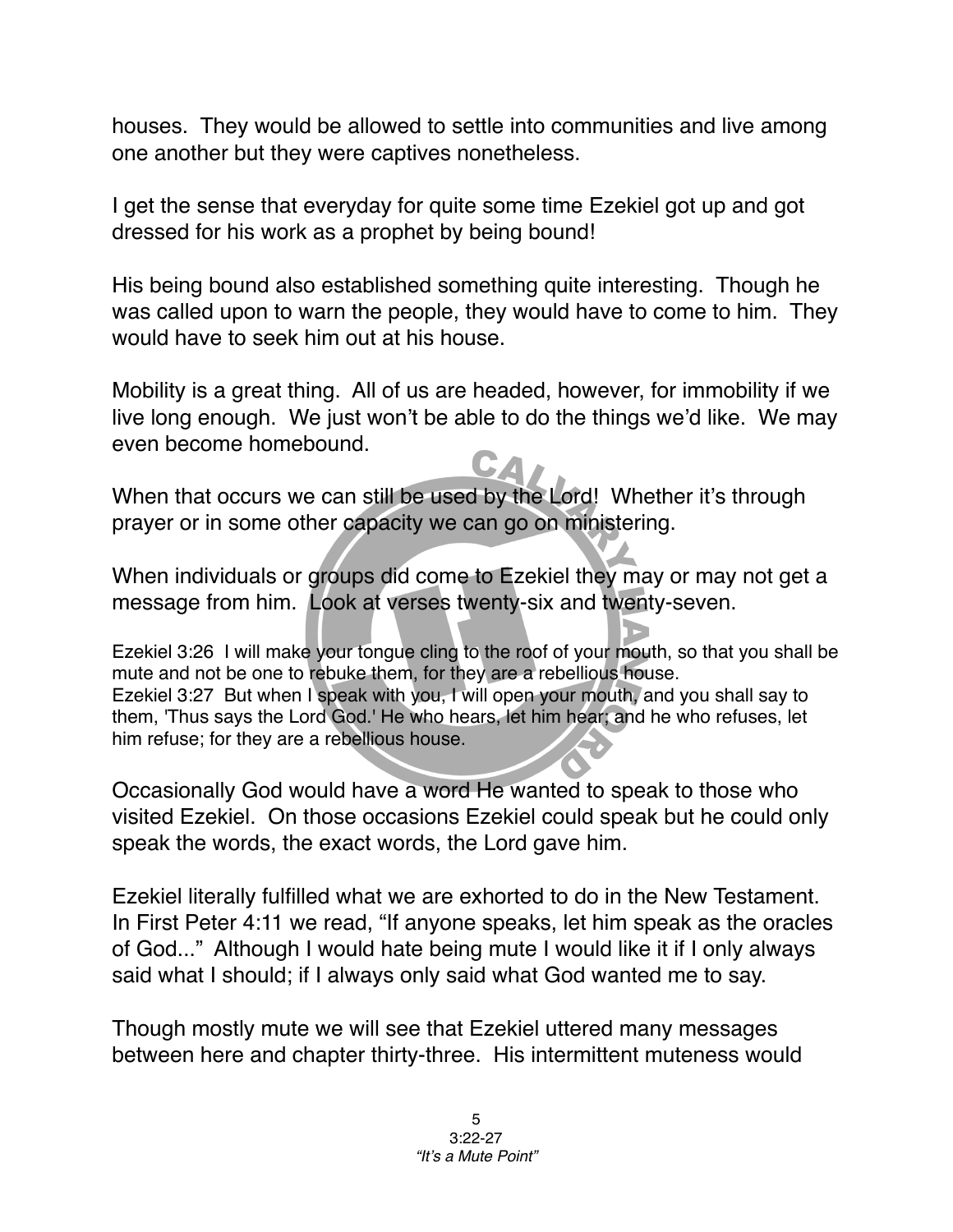end when word would come to him that Jerusalem had finally fallen to Nebuchadnezzar. Reading ahead we see the following:

Ezekiel 24:25 'And you, son of man - will it not be in the day when I take from them their stronghold, their joy and their glory, the desire of their eyes, and that on which they set their minds, their sons and their daughters:

Ezekiel 24:26 on that day one who escapes will come to you to let you hear it with your ears;

Ezekiel 24:27 on that day your mouth will be opened to him who has escaped; you shall speak and no longer be mute. Thus you will be a sign to them, and they shall know that I am the Lord.<sup>'"</sup>

And in chapter thirty-three we read,

Ezekiel 33:21 And it came to pass in the twelfth year of our captivity, in the tenth month, on the fifth day of the month, that one who had escaped from Jerusalem came to me and said, "The city has been captured!"

Ezekiel 33:22 Now the hand of the Lord had been upon me the evening before the man came who had escaped. And He had opened my mouth; so when he came to me in the morning, my mouth was opened, and I was no longer mute.

We can estimate that Ezekiel's time of immobility and intermittent muteness lasted approximately seven and one-half years. We'll see in several passages that during those years the elders of Israel would frequently come to inquire of the Lord through him (8:1; 14:1; 20:1; 33:30-33).

Ezekiel was a stay-at-home prophet. You had to come to him. When you did, he may or may not have a message for you from God.

It was an unusual strategy for unusual times. God had been speaking through His prophets. He was speaking through Jeremiah, who was still in Jerusalem. The people didn't believe God's prophets. They rejected their message. They were listening instead to false prophets who were assuring them that God would never allow His glory to depart the Temple.

God was taking things to the next level. If they were going to ignore both the written and spoken Word, then God would make it difficult for them to receive the Word at all.